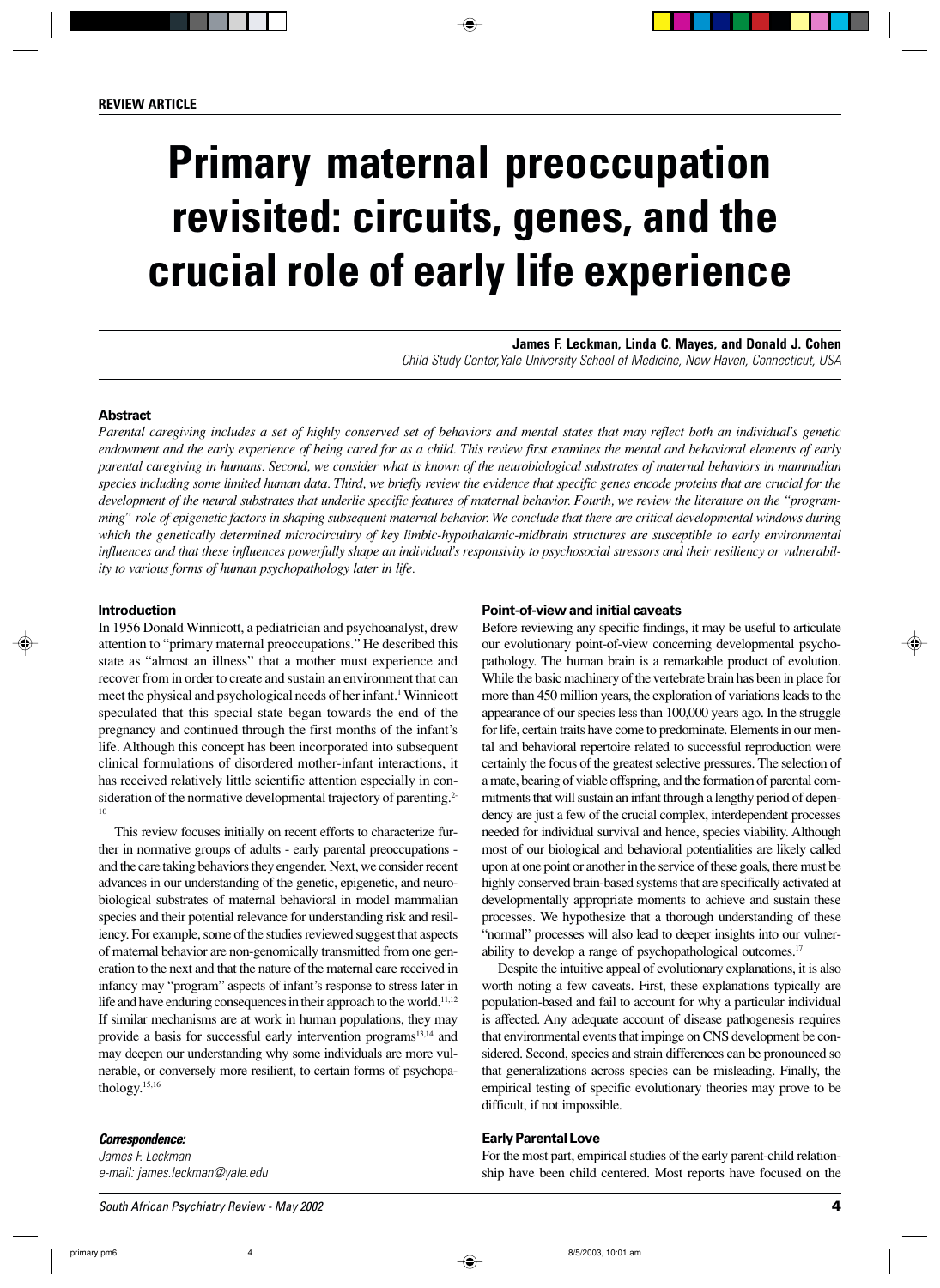development of attachment behaviors in the child and on the moment-to-moment observable, behavioral functioning of the parentinfant dyad. These points of focus have revealed the highly specialized nature of parental verbal and non-verbal behaviors with very young infants, and the importance of early synchrony and reciprocity in parent-child interactions, and the critical impact of early experiences on the child's subsequent attachment behaviors toward the parent—and later in other intimate relationships.18-22 They have underscored the potential negative impact of early parental deprivation and neglect on the development of socialization capacities and the importance of parental marital adjustment, self-esteem, and social supports for successful adaptation to parenting a newborn and infant.23-26 However, relatively neglected in these lines of research have been the thoughts of the parents regarding their roles as parents and the place of the infant in their inner lives, and the relationship of these thoughts to their behaviors with the infant.

As noted above, Winnicott described an altered mental state that he termed "primary maternal preoccupation" that characterizes the first weeks of a mother's relationship with the infant.<sup>1</sup> Suggesting that such a state of preoccupation or a state of "heightened sensitivity" develops toward the end of pregnancy and lasts for the first few postnatal weeks, he likened it to a withdrawn or dissociated state that in the absence of pregnancy and a newborn would resemble a mental illness of acute onset. In this period, mothers are deeply focused on the infant to the apparent conscious exclusion of all else, and this preoccupation heightens their ability to anticipate the infant's needs, learn his/her unique signals, and over time to develop a sense of the infant as an individual. Winnicott emphasizes the crucial importance of such a stage for the infant's self-development and the developmental consequences for infants when mothers are unable to tolerate such a level of intense preoccupation.

Similar to the notion of primary maternal preoccupation, others have suggested that for both mothers and fathers, there is an initial critical period of "engrossment" with the infant in which all other concerns and realities assume a lesser role in day to day life.27 In a prospective longitudinal study of 82 parents, we have documented the course of early preoccupations and found that they peak around the time of delivery.<sup>9</sup> Although fathers and mothers displayed a similar time course, the degree of preoccupation was significantly less for the fathers in our study. For example, at two weeks after delivery mothers of normal infants, on average, reported spending nearly 14 hours per day focused exclusively on the infant, while fathers reported spending approximately half that amount of time.<sup>9</sup>

The mental content of these preoccupations includes thoughts of reciprocity and unity with the infant, as well as thoughts about the perfection of the infant. For example, we found that 73% of the mothers and 66% of the fathers reported having the thought that their baby was "perfect "at three-months of age.<sup>9</sup> These idealizing thoughts may be especially important in the establishment of resiliency and the perception of self efficacy.

These parental preoccupations also include anxious intrusive thoughts about the infant In a longitudinal study of 120 couples during their first pregnancy and in the six months after birth, women reported increasing levels of worry toward the end of their pregnancy and 25 to 30% described being preoccupied with worries about caring for the infant postpartum.28 Immediately before and after birth this figure may be substantially higher. In our study, we found that 95% of the mothers and 80% of the fathers had such recurrent thoughts about the possibility of something bad happening to their baby at eight months of gestation. In the weeks following delivery this percentage declined only slightly to 80% and 73% for mothers and fathers, respectively, and at three months these figures were unchanged.<sup>9</sup> After delivery and on returning home, most frequently cited were concerns about feeding the baby, about the baby's crying, one's adequacy as a new parent, and thoughts about the infant's well-being.<sup>9</sup> Conditions such as these are more commonly reported among parents of very sick preterm infants, infants with serious congenital disorders or malformations or infants with serious birth complications.<sup>10</sup> Less commonly, intrusive thoughts of injuring the child beset the new mother (or father) that can in turn lead to postpartum obsessive-compulsive disorder or depression or both.29

Nursing and feeding are the parental behaviors that are perhaps most associated with a new infant. Women describe breast feeding as a uniquely close, very physical, at times sensual experience and one that brings a particular unity between the mother and her infant.30 In some instances, mothers appear not to experience breast feeding as an interpersonal event but rather as a moment when they and the infant are joined as one. Grooming and dressing behaviors carry a special valence inasmuch as they permit the closeness between parent and infant and are times for close inspection of the details of the infant's body and appearance.

Even before the child is born parents preoccupy themselves with creating a safe, clean, and secure environment for the infant. Major cleaning and renovation projects are commonplace as the human form of nest building unfolds. After birth, unimpeded access and safety are among the parents' uppermost concerns. Safety issues include the cleanliness of the infant and the infant's immediate environment, taking extra care not to drop the infant, as well as protection from potential external threats. After birth this same sense of heightened responsibility lead parents to check on the baby frequently, even at times when they know the baby is fine.<sup>9</sup>

Viewed from an evolutionary perspective, it seems nearly selfevident that the behavioral repertoires associated with early parenting skills would be subject to intense selective pressure.31-35 For one's genes to self-replicate, sexual intimacy must occur and the progeny of such unions must survive. Pregnancy and the early years of an infant's life are fraught with mortal dangers. Indeed, it has only been during the past century that infant mortality rates have fallen from over 100/ 1,000 live births in 1900 to about 10/1,000 in 1984.36 Little wonder then that a specific state of heightened sensitivity on the part of new parents would be evolutionarily conserved.

It is also worth noting that becoming a new parent often comes at high physiological and mental cost. For nursing mothers there is the need to increase their caloric intake as well as to remain well hydrated. There is also a revaluing of what is important in life. Care giving is just one of several competing motivational systems for parents. Parents must also consider the needs of the other children in the family, their occupational duties, the needs of the marital relationship and the demands of the larger social group so that the advent of a new infant involves an adjustment in the parent's hedonic homeostasis as they establish lasting reciprocal social bonds and make room in their inner lives for a new family member.<sup>37</sup>

Finally, too much or too little primary parental preoccupation may be problematic. Too much can lead to obsessive-compulsive-like states<sup>14</sup> and to little may set the stage for abuse or neglect in vulnerable, high-risk families.

#### **Neural Circuitry of Maternal Behavior**

Although the central nervous system events that accompany parental care in humans are largely unknown, it is likely that there is a substantial degree of conservation across mammalian species.<sup>38</sup> Classical lesion studies done in rodent model systems (rats, mice, and voles) have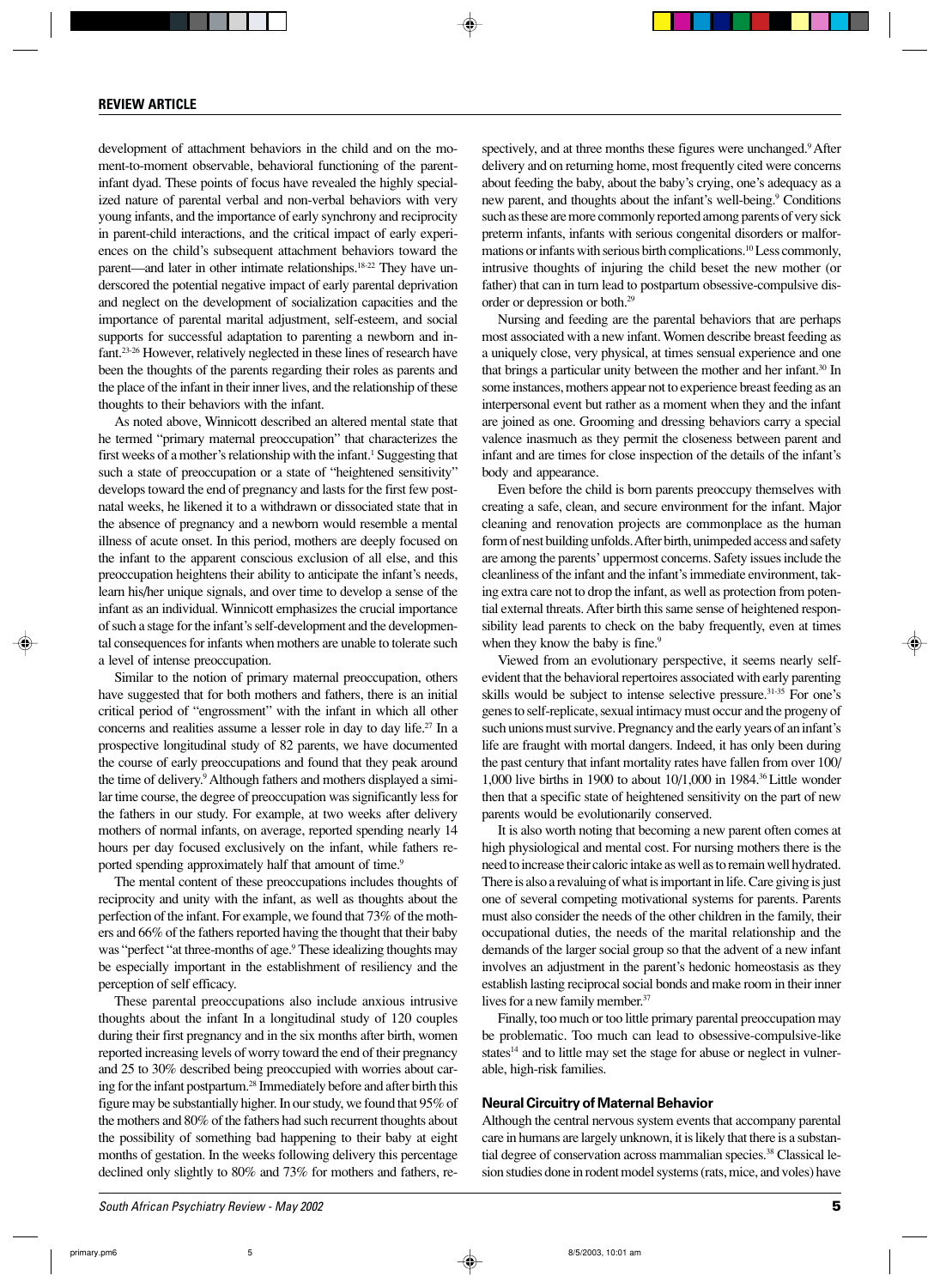implicated the medial preoptic area (MPOA) of the hypothalamus, the ventral part of the bed nucleus of the stria terminalis (BNST), and the lateral septum (LS) as regions pivotal for regulation of pup-directed maternal behavior.<sup>39-41</sup> Estrogen, prolactin, and oxytocin can act on the MPOA to promote maternal behavior.<sup>42-44</sup> Oxytocin is primarily synthesized in the magnocellular secretory neurons of two hypothalamic nuclei, the paraventricular (PVN) and the supraoptic (SON) nuclei. The PVN and SON project to the posterior pituitary gland. Pituitary release of oxytocin into the bloodstream results in milk ejection during nursing and uterine contraction during labor. It has also been shown that oxytocin fibers, which arise from parvocellular neurons in the PVN, project to areas of the limbic system including the amygdala, BNST, and LS.45

There are several reports that oxytocin facilitates maternal behavior (sensitization) in estrogen-primed nulliparous female rats. Intracerebroventricular (ICV) administration of oxytocin in virgin female rats induces full maternal behavior within minutes.46 Conversely, central injection of an oxytocin antagonist, or a lesion of oxytocin-producing cells in the PVN, suppresses the onset of maternal behavior in postpartum female rats.47,48 However, these manipulations have no effect on maternal behavior in animals permitted several days of postpartum mothering. This result suggests that oxytocin plays an important role in facilitating the onset, rather than the maintenance, of maternal attachment to pups.<sup>49</sup>

Brain areas that may inhibit maternal behavior in rats have been identified.<sup>50</sup> For example, the vomeronasal and primary olfactory systems have been identified as brain regions that mediate avoidance behavior in virgin female rats exposed to the odor cues of pups.<sup>51</sup>

Ascending dopaminergic and noradrengeric systems associated with reward pathways also appear to play a crucial role in facilitating maternal behavior.52 For example, rat dams given microinfusions of the neurotoxin 6-hydroxydopamine (6-OHDA) in the ventral tegmental area (VTA) to destroy catecholaminergic neurons during lactation showed a persistent deficit in pup retrieval but were not impaired with respect to nursing, nest building, or maternal aggression.<sup>53</sup> There also appears to be an important interaction between dopaminergic neurons and oxytocin pathways. Specifically, pup retrieval and assuming a nursing posture over pups were blocked in parturient dams by infusions of an oxytocin antagonist into either the VTA or MPOA.<sup>43</sup>

In summary, the initiation and maintenance of maternal behavior involves a specific neural circuit. With pregnancy or with repeated exposure to pups, structural and molecular changes occur, most of which are not yet completely understood, in specific limbic, hypothalamic, and midbrain regions that reflect, in part, an adaptation to the various homeostatic demands associated with maternal care.

Remarkably, many of the same cell groups implicated in the control of maternal behavior have been implicated in the control of ingestive (eating and drinking) behavior, thermoregulatory (energy homeostasis), social (defensive and sexual) behaviors, as well as general exploratory or foraging behaviors (with locomotor and orienting components) that are required for obtaining any particular goal object. Many of these same structures are also intimately involved in stress response.54 Swanson has conceptualized this set of limbic, hypothalamic, and midbrain nuclei as being the "behavioral control column" that is voluntarily regulated by cerebral projections.55 Consistent with this formulation, it is readily apparent that motherhood presents a major homeostatic challenge within each of these behavioral domains.

While information about these circuits in humans and other primate species is sparse, the available data are consistent with the same circuitry being involved.<sup>56</sup> For example, Fleming and co-workers have found that first-time mothers with high levels of circulating cortisol were better able to identify their own infant's odors. In these same primiparous mothers, the level of affectionate contact with the infant (affectionate burping, stroking, poking and hugging) by the mother was associated with higher levels of salivary cortisol.38 Both of these findings support the hypothesis that our stress response systems are adaptively activated during the period of heightened maternal sensitivity surrounding the birth of a new infant.

Finally, we also regard this circuit as being crucially involved in the formation of any reciprocal social/emotional bonds such that genetically mediated alterations in this circuit may lead to the social deficits seen in autism and other pervasive developmental disorders.17,41

#### **Genetic Determinants of Maternal Behavior**

Gene knockout technology has provided new insights into the molecular basis of maternal behavior that are congruent with the existing neurobiological literature. At least nine genes have been identified that are necessary for the expression of one or more aspects of maternal behavior. These genes encode for three transcription factors: three enzymes, including dopamine beta hydroxylase and neuronal nitric oxide synthase; two receptors, including the prolactin and the estrogen a receptor; and one neuropeptide, oxytocin.<sup>41</sup> By way of illustration, we briefly review two of these genes, Paternally expressed gene-3 (Peg3) and Dopamine beta hydroxylase (Dbh).

*Paternally expressed gene-3.*Peg3 is an imprinted gene. Imprinted genes display differential expression according to their parental origin. Normally, only the paternally derived Peg3 allele is expressed. Peg3 contains two zinc finger motifs and likely acts as a transription factor. Li and co-workers disrupted Peg3 by inserting a bgeo selection cassette into its 5' coding exon.57 Pups born to Peg3 -/- mutant mothers failed to survive. While only 8% of litters born to mutant mothers grew to weaning age, 83% of litters born to wild-type females survived. The offspring of mutant females and wild-type males  $(+/X +/+)$  also failed to thrive, suggesting that the genotype of the mother, not the father, was relevant for their survival. Since these pups inherited the active paternal Peg3 allele and the silent maternal allele, they should develop as normal adults. The fact that so few pups survived suggested that there was a defect in maternal behavior. Mutant primiparous mothers were subjected to a behavioral assay of nurturing behaviors. These animals were deficient in nest building, pup retrieval, and nursing.

Normally in rodent brain, high levels of Peg3 expression are present in a number of hypothalamic nuclei (MPOA and PVN) as well as the MA, BNST, hippocampus, and olfactory bulb. Further, histological examination revealed that the Peg3 -/- mothers had fewer oxytocin-positive neurons in the PVN.

*Dopamine beta hydroxylase.* Noradrenergic neurons in the brain project from brainstem nuclei and innervate virtually all areas of the brain and spinal cord. The enzyme Dbh synthesizes the adrenergic receptor ligands norepinephrine (NE) and epinephrine. Thomas and colleagues disrupted the Dbh gene in mice. Mice homozygous for the Dbh mutation (Dbh -/-) died in utero, of apparent cardiovascular failure.<sup>58</sup> Dbh -/- mice could be rescued at birth by provision of adrenergic agonists or a synthetic precursor of NE, L-threo-3, 4 dihydroxyphenylserine (DOPS), in the maternal drinking water from embryonic day 9.5 until birth.<sup>58</sup> The majority of these rescued animals became viable adults. When subjected to behavioral tests, the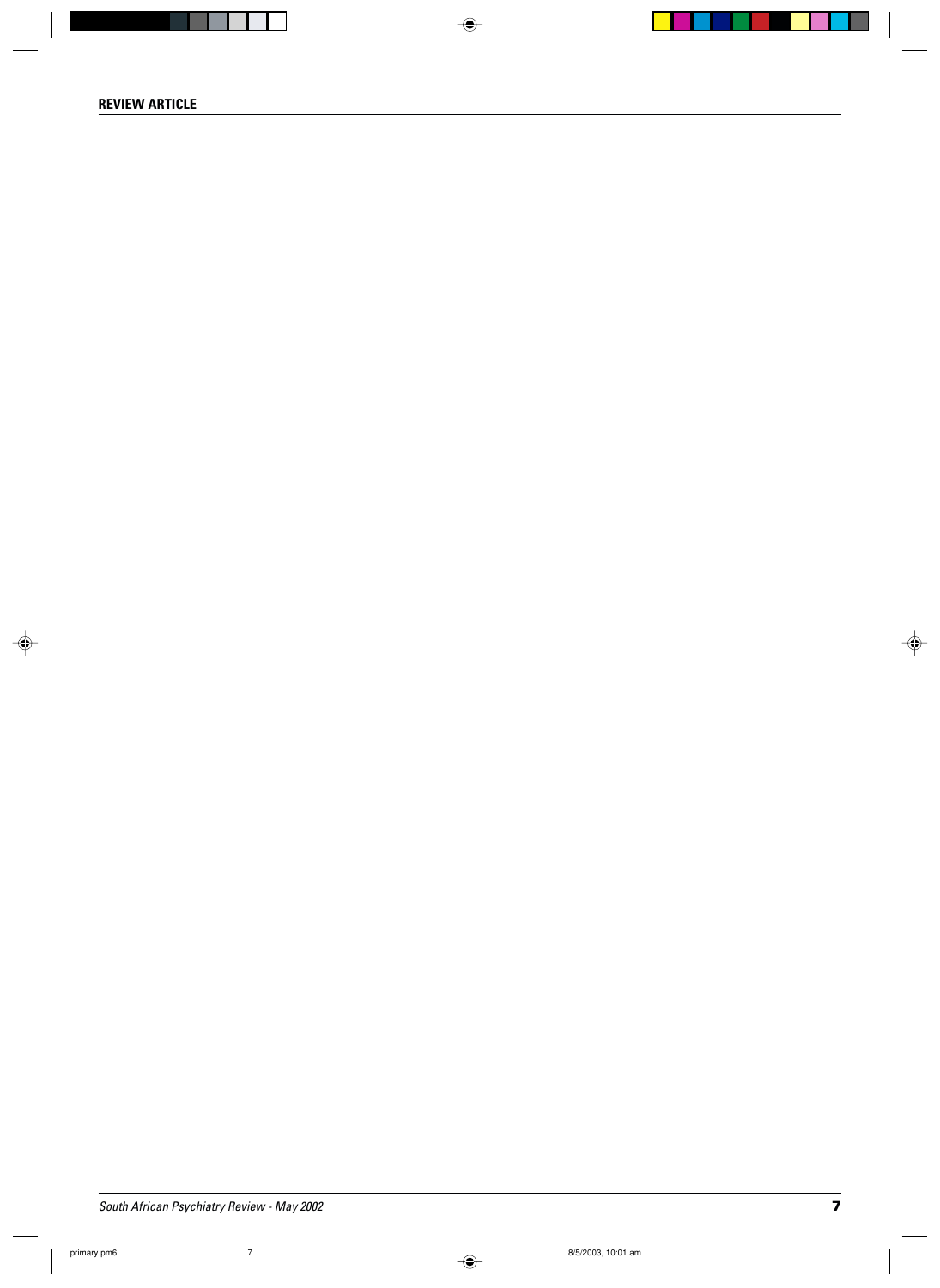Dbh -/- mice displayed some difficulty learning an active avoidance paradigm and a simple motor task.

In a subsequent study, Thomas and Palmiter demonstrated impaired maternal behavior across virtually all domains evaluated.<sup>59</sup> Pups were observed scattered within the bedding around the nest. Often pups were not cleaned, and their placentas remained attached. Milk was not detected in the stomachs of most pups born to Dbh -/ - females, which suggests that the pups were not nursing despite the presence of normal mammary gland tissue. Cross-fostering experiments revealed that almost all litters in which Dbh -/- dams were paired with experienced wild type pups were raised to weaning. This observation demonstrates that the Dbh -/- dams can nurse and that lactation is not impaired.

The impairment in maternal behavior in the Dbh -/- animals could reflect a developmental deficit caused by NE deficiency or it could represent a physiological deficit. To distinguish between these possibilities DOPS was used to restore transiently NE to the mutant females. When mutant females were injected with DOPS on the morning after birth, maternal behavior was not restored, and all pups subsequently died. However, when mutant females were injected with DOPS on the evening prior to birth, over half of the litters survived. Even more pups survived when DOPS was injected both in the evening before and on the morning after birth.

These findings suggest that NE may play a key role in initiating a realignment of the dam's sense of what is salient and important in the environment. Interestingly, in 85% of the mutant females, the rescue of maternal behavior by DOPS extended to the mother's subsequent pregnancies even in the absence of DOPS injections. However, DOPS injections did not significantly enhance pup retrieval by mutant virgin females.

In sum, gene-targeting studies have demonstrated that at least nine certain genes including Peg3 and Dbh are necessary for the development of maternal behavior. We conclude that the basic microcircuitry responsible for mediating maternal behavior (Figure 1) is at least, in part, genetically determined. Indeed, the limbic-hypothalamic-midbrain circuit implicated by the gene knockout studies is the same circuit identified by the classical lesion studies. Strikingly, some of the genetically mediated deficits in maternal behavior can be restored through early environmental manipulations.

#### **Non-genomic Influences on Maternal Behavior**

Thus far, several experimental interventions have been shown to have effects on aspects of maternal behavior including licking and grooming, high arched backed nursing, and aggression towards an intruder. More recently, other rodent maternal behaviors have also been systematically evaluated.<sup>60</sup> In general, these findings suggest that maternal behavior in the days following birth serves to "program" the subsequent maternal behavior of the adult offspring as well as establishing the pups' level of hypothalamic-pituitary-adrenal responsiveness to stress.11,61,62 This complex programming also appears to influence aspects of learning and memory. Further, many of the brain regions are implicated in these experimental interventions are the same as those identified in the knockout gene and earlier lesioning studies. Although we review in detail a series of recent rodent studies, investigations in social primates also highlight the importance of early mothering in determining how the daughters will mother.<sup>63,64</sup> It is also clear that the effects of early maternal deprivation in primates may be difficult to reverse, as many maternally deprived monkeys, as adults, are able to function normally under usual conditions but are unable to cope with psychosocial stressors.<sup>65</sup>

# **Handling and brief separations (15 minutes per day) from pups**

Repeated handling of pups in conjunction with brief maternal separations induces more licking and grooming by the rat dams.<sup>66</sup> The handling procedure used in the Liu study involved removing the mother and then rat pups from their cage, placing the pups together in a small container, and returning the animals 15 min later to their cage and their mothers. The manipulation was performed daily for the first 21 days of life. This manipulation resulted in more than a doubling of the time the dam spent licking and grooming her pups. The licking and grooming behavior is also highly correlated with high arched back nursing postures.

As adults, the offspring of mothers that exhibited more licking and grooming of pups during the first 10 days of life showed reduced plasma adrenocorticotropic hormone (ACTH) and corticosterone responses to acute restraint stress, as well as increased hippocampal glucocorticoid receptor mRNA expression, and decreased levels of hypothalamic corticotropin-releasing factor (CRF) mRNA.<sup>66,67</sup> Subsequent studies by the same group of investigators, have shown that the offspring of these high licking and grooming mothers also show reduced acoustic startle responses, and enhanced spatial learning and memory.12,68

### **Handling and prolonged separations (3 hours per day) from pups**

In contrast, repeated handling of pups in conjunction with prolonged maternal separations induces deranged maternal behavior including a reduction in licking and grooming by the rat dams and reduced maternal aggression.12,69 Similarly, the adult offspring show increased neuroendocrine responses to acute restraint stress and airpuff startle including elevated levels of PVN CRF mRNA and elevated plasma levels of ACTH and corticosterone.12,68 These animals also show an increased acoustic startle response, and enhanced anxiety or fearfulness to novel environments.12

#### **Handling and early adoption within first 3-6 hours**

Early adoption has been found to be associated with increased maternal licking behavior.70 In the same study, early adoption within the first 3-to 6 hrs after birth was found to prevent the prolonged stressinduced secretion of corticosterone evident in early separated offspring that were returned to the nest with their biological mother. Similarly, as adults the early-adopted pups demonstrated lower novelty-induced locomotion and improved recognition performance in a Y-maze compared to the early separated offspring. However, later adoption at either 5 or 10 days resulted in a prolonged stress-induced corticosterone secretion, increased the locomotor response to novelty, and disrupted cognitive performance in the adult offspring.

#### **Cross-fostering studies**

It has been observed that rodent mothers display naturally occurring variations in maternal licking/grooming and arched-back nursing.11 Since the licking/grooming behavior occurs most frequently before or during arched-back nursing, the frequencies of these two behaviors are closely correlated among mothers. In a subsequent cross-fostering study, investigators determined that the amount of licking and grooming that a female pup receives in infancy is associated with how much licking and grooming she provides to her offspring as a new mother.<sup>11</sup> They also reported that the low licking and grooming dams could be transformed into high licking and grooming dams by handling. Most impressively they also found that this change was passed on to the next generation – that is that the female offspring of the low licking and grooming dams became high licking and grooming mothers if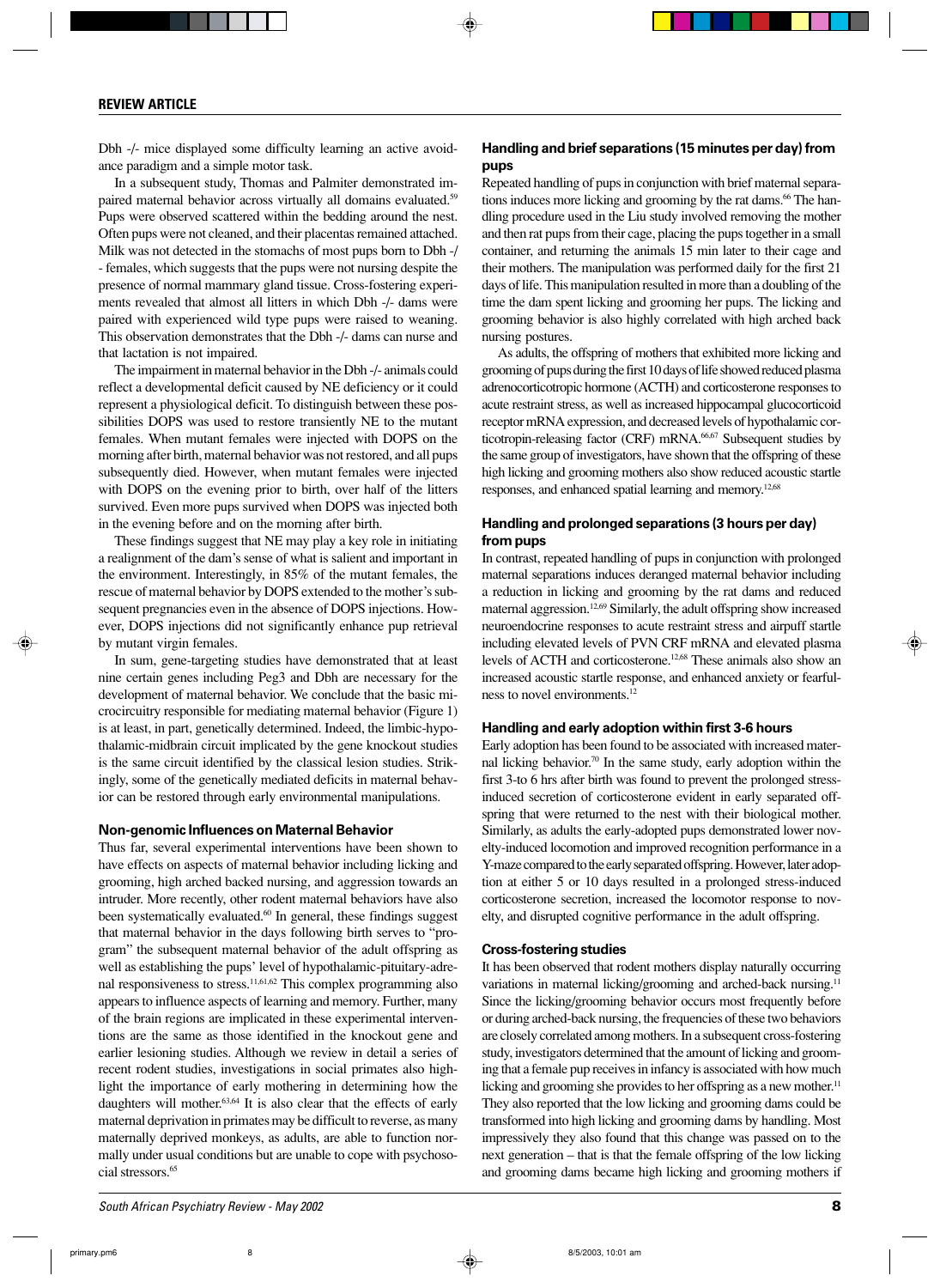they were either cross-fostered by high licking and grooming dams or if they were handled. The converse was also true, namely that the female offspring of the high licking and grooming dams became low licking and grooming mothers if they were cross-fostered by low licking and grooming dams.

These naturally occurring variations in licking, grooming, and arched back nursing have also been associated with the development of individual differences in behavioral responses to novelty in adult offspring. Adult offspring of the low licking, grooming, and arched back nursing mothers' show increased startle responses, decreased open-field exploration, and longer latencies to eat food provided in a novel environment.<sup>11</sup>

Furthermore, Francis and coworkers demonstrated that the influence of maternal care on the development of stress reactivity was mediated by changes in gene expression in regions of the brain that regulate stress responses. For example, adult offspring of high licking, grooming, and arched back nursing dams showed increased hippocampal glucocorticoid receptor mRNA expression as well as increased expression of NMDA receptor subunit and brain-derived neurotrophic factor mRNA, and increased cholinergic innervation of the hippocampus.11 In the amygdala there are increased central benzodiazepine receptor levels in the central and basolateral nuclei. In the PVN there is decreased CRF mRNA in the PVN. These adult pups also show a number of changes in receptor density in the locus ceruleus including: increased alpha2 adrenoreceptors, reduced GABA A receptors, and decreased CRF receptors.<sup>71,72</sup>

In another recent study, oxytocin receptor binding levels were examined in brain sections from high and low licking, grooming, and arched back nursing animals sacrificed either as non-lactating virgins or during lactation.73 Examination of the MPOA and the intermediate and ventral regions of the lateral septum disclosed that oxytocin receptor levels were significantly higher in lactating females compared with non-lactating females. Lactation-induced increases in oxytocin receptor binding were greater in high compared with low licking, grooming, and arched back nursing females in the BNST and ventral region of the septum. Francis and colleagues suggest, therefore, that variations in maternal behavior in the rat may be reflected in, and influenced by differences in oxytocin receptor levels in the brain.

In sum, despite genetic constraints, the nature of early caregiving experiences can have enduring consequences on individual differences in subsequent maternal behavior, anxiety regulation and patterns of stress response. Data from animal studies indicate that the interval surrounding the birth of the rat pup or the rhesus infant is a critical period in the life of the animal that likely has enduring neurobiological and behavioral consequences.

In the final section of this review we consider whether there is any evidence in human studies of similar effects?

#### **Early Life Experience, Risk and Resiliency**

Increasing clinical and epidemiological data supports the view that exposure to early adverse environments underlie vulnerability to altered physiological responses to stress and the later expression of mood and anxiety disorders.74-76 Among the most important early environmental influences is the interaction between the primary caregiver and the infant. Building on the early work of Bowlby and colleagues,<sup>77</sup> efforts to characterize this reciprocal interaction between caregiver and infant and to assess its impact have provided a powerful theoretical and empirical framework in the fields of social and emotional development.78 Over the past 30 years, clear evidence has emerged that significant disturbances in the early parent-child relationship (reflected in such things as child abuse and neglect or insecure attachments) contribute to an increased risk for developing both internalizing and externalizing disorders.79 While early adversity and insecure attachment may not be a proximal cause of later psychopathology, it appears to confer risk. Conversely, longitudinal studies of high-risk infants suggest that the formation of a special relationship with a caring adult in the perinatal period confers a degree of resiliency and protection against the development of psychopathology later in life.15

Similar to the findings observed in rodents by Liu, Francis and  $\text{colleagues},^{11,66}$  a growing body of evidence also indicates that human caregivers' levels of responsivity to their children can be traced in part to the caregivers' own childrearing histories and attachmentrelated experiences.80Caregivers' attachment-related experiences are hypothesized to be encoded in "internal working models" of self and others that establish styles of emotional communication that either buffer the individual in times of stress or that contribute to maladaptive patterns of affect regulation and behavior.81 In the next section, we review the results of early intervention programs with high-risk families. The focus is primarily on interventions begun in the pre- or peri-natal period and that included random assignment to either the experimental intervention group or to a comparison group.

#### **Early interventions to reduce insecure attachments**

Based on the empirical work suggesting the critical importance of early parent-infant relationships, at least six home visitation studies with random assignment have been reported that have aimed to reduce rate of relationship disturbances between high-risk mothers and their infants.<sup>82-87</sup> Five of the six studies focused on low SES populations, and one focused on mothers who adopted children of different nationalities. Five out of the six interventions reported reductions in the rates of insecure attachment and the sixth $81$  reported fewer negative attachment behaviors. Four of these home visitation programs employed health care professionals as visitors, while the fifth employed a combination of nurses, para-professionals, and nonprofessionals. Three studies began in the prenatal period.82,84,87 The duration of the programs varied with two programs lasting only 3-4 months, another lasting on average 8.5 months, and the remainder lasting between 12-24 months. Unfortunately, none of these studies has examined long-term effects on child emotional and behavioral adjustment.

In sum, while it appears that the quality of infant-mother attachment is malleable, the long-term impact of such adjustments on risk and resiliency to later psychopathology remains in doubt. The results of the one adoption study are also difficult to interpret, as there was no assessment, antecedent or otherwise, of the biological parents.

# **Early interventions to improve child behavioral adjustment**

Thus far there have been at least three selective intervention studies with random assignment and prenatal initiation and at least one-year duration focused on child behavioral adjustment. The first set of studies was based on an intervention model that included home visits, parent meetings and medical care. 88,89 It showed early effects at 2 and 3 years of age that attenuated by 5 years of age. A second intervention that also included home visits by nurses, parent meetings, and medical care showed less of an effect early on at 4 years of age that became significant at 5 and 6 years of age.<sup>90,91</sup> Finally, a third set of studies that included home visits by nurses that began prenatally and continued for 30-month has shown a remarkable number of positive outcomes as late as 15 years of age.13,92,93 For example, this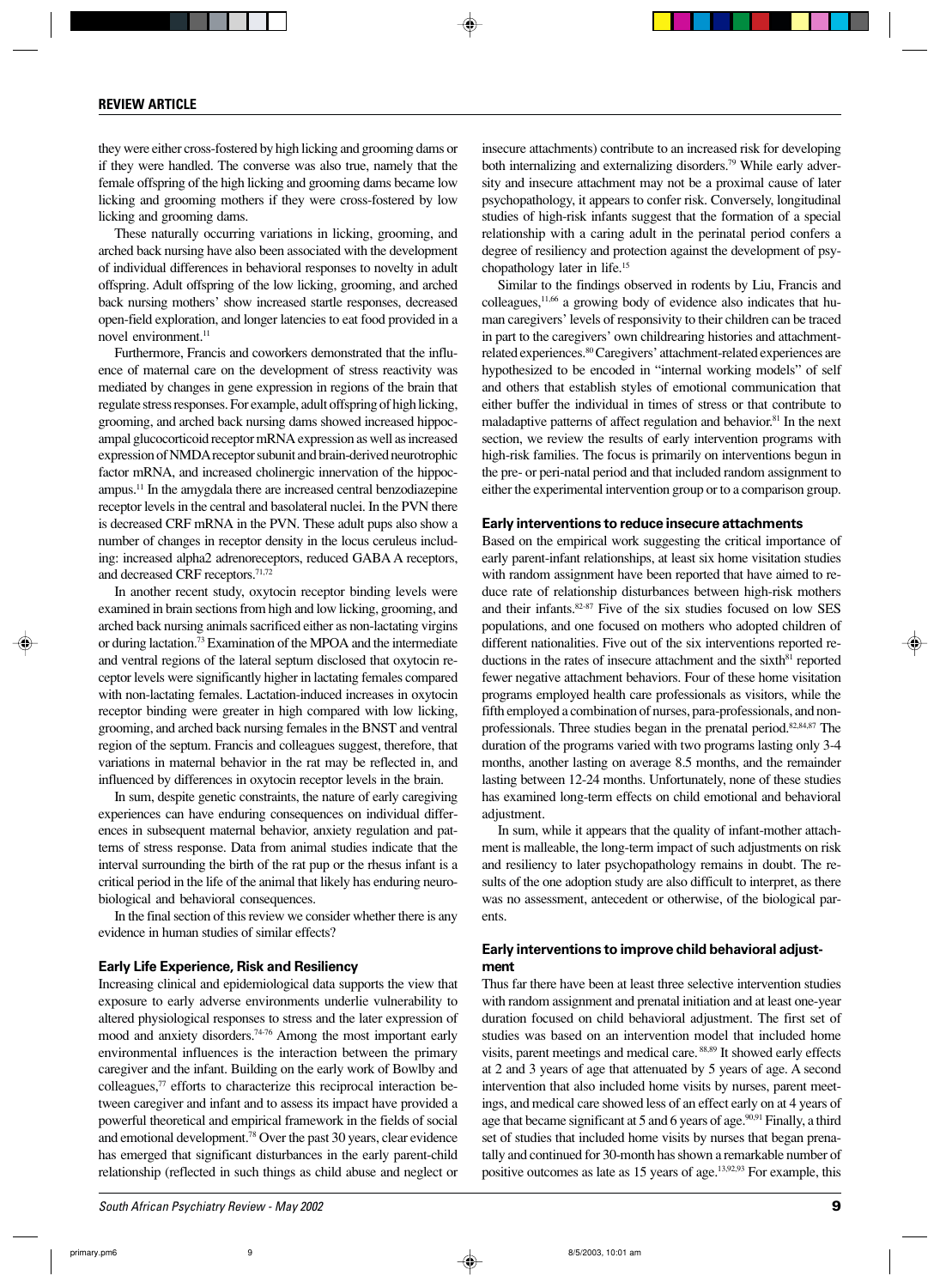nurse home visitation program developed by Olds and co-workers reduced the number of subsequent pregnancies, the use of welfare, child abuse and neglect, and criminal behavior on the part of lowincome, unmarried mothers for up to 15 years after the birth of the first child. These studies by Olds and colleagues provide some of the strongest evidence to date that early intervention can make a difference in the lives of high-risk children. Although the mechanism by which these effects are achieved remains in doubt, Olds and colleagues have argued that one key element is the length of time between the first and second pregnancies by the mothers participating in the home visitation program.13,14,94 On average, the time to the second pregnancy was more than 60 months in the experimental group that participated in the home visitation program and less than 40 months in the comparison group. This suggests that there was a greater maternal investment in the children who were in the Nurse Home Visitation Program compared to the children born to the comparison mothers.

In sum, data from selective early intervention programs indicate that the interval surrounding the birth of the infant is a critical period in the life of the infant - that likely has enduring behavioral consequences. Thus far, the most compelling data suggest that these early intervention programs are likely to reduce a variety of maladaptive outcomes such as early involvement in the juvenile justice system. Less clear is the impact of these early interventions on the later rates of depression and anxiety disorders as the children reach maturity. Nor is it clear what effect these early intervention programs have on an individual's stress responsivity, susceptibility to drug abuse, or on their capacity as parental caregivers. It is also worth noting that none of these selective early intervention programs has monitored maternal preoccupations as a possible proximal predictor of individual differences in outcome.

#### **Conclusions**

Behavioral, neurobiological, and genetic and neurobiological studies in model mammalian systems have the to potential to inform clinical practice, particularly early intervention programs for highrisk expectant parents. "Good enough" genes combined with "good enough" parental care are needed to ensure positive outcomes in childhood and beyond. Among these positive outcomes is a resiliency to subsequent adversities in life and the capacity to be a good enough parent for the next generation. Consequently, it is possible that effective early intervention programs may have consequences for generations. Measures of "primary parental preoccupations" may be useful in future early intervention programs as an index of change within a key domain of functioning.

Close collaborations between clinicians and the designers of model intervention programs have been long standing. These collaborations are now beginning to include neuroimagers, developmental neurobiologists, and geneticists. Our capacity to study genes and the development of the brain has never been stronger. Future studies should permit the examination of how successful early intervention programs influence brain development, problem solving abilities, stress response, as well as vulnerability to later psychopathology.

#### **Acknowledgements**

Aspects of this work were presented as the 20<sup>th</sup> Annual Daniel Prager Lecture, The George Washington University, May 2000, Washington, DC. The Korczak Foundation (JFL, DJC); the Harris Programs in Perinatal Mental Health (LCM, JFL, DJC); and grants from the National Institutes of Health MH49351, HD03008, MH30929, DA06025, DA00222 (LCM), and RR06022.

#### **References**

- 1. Winnicott DW. Primary maternal preoccupation. In: Collected Papers: Through Paediatrics to Psycho-Analysis. New York: Basic Books, 1975 [1956]: 300-305.
- 2. Fraiberg S, Adelson E, Shapiro V. Ghosts in the nursery: A psychoanalytic approach to the problems of impaired infant-mother relationships. J Am Acad Child Psychiatry 1975; 14: 387-421.
- 3. Kreisler L, Fain M, Soulé M. L'enfant et son corps. Paris: Presses Universitaires de France, 1974.
- 4. Lebovici S. Le nourrisson, la mère et le psychoanalyste: Les interventions précoces. Paris: Le Centurion, 1983.
- 5. Stern DN. The motherhood constellation: A unified view of parent-infant psychopathology. New York: Basic Books, 1997.
- 6. Bretherton I, Waters E. Eds. Growing points of attachment theory and research. Monographs of the Society for Research in Child Development 1985 (Serial No, 209), 50: 1-2.
- 7. Benoit D, Parker KCH, Zeanah CH. Mothers' representations of their infants assessed prenatally: Stability and association with infant-attachment classification. J Child Psychol Psychiatry 1997;38: 307-313.
- 8. Zeanah CH, Benoit D, Hirshberg L, Barton Ml, Regan C. Mothers' representations of their infants are concordant with infant attachment classifications. Develop Issues Psychiatry Psychol 1994; 1: 1-14.
- 9. Leckman JF, Mayes LC, Feldman R, Evans D, King RA, Cohen DJ: Early parental preoccupations and behaviors and their possible relationship to the symptoms of obsessive-compulsive disorder. Acta Psychiatrica Scand, Supplementum No. 396, 1999; 100:1-26.
- 10. Feldman R, Weller A, Leckman JF, Kvint J, Eidelman AI. The nature of the mother's tie to her infant: The formation of parent-infant bonding in healthy and at-risk dyads. J Child Psychol Psychiatry 1999; 40:929-939.
- Francis D, Diorio J, Liu D, Meaney MJ. Non-genomic transmission across generations of maternal behavior and stress responses in the rat. Science 1999; 286: 1155- 1158.
- 12. Ladd CO, Huot RL, Thrivikraman KV, Nemeroff CB, Meaney MJ, Plotsky PM. Long-term behavioral and neuroendocrine adaptations to adverse early experience. In: Mayer EA, Saper CB eds. Progress in Brain Research: The Biological Basis for Mind Body Interactions, vol. 122. Elsevier, Amsterdam, 2000:81-103.
- 13. Olds DL, Henderson CR Jr, Kitzman HJ, Eckenrode JJ, Cole RE, Tatelbaum RC. Prenatal and infancy home visitation by nurses: recent findings. Future Child 1999; 9(1):44-65, 190-191.
- Eckenrode J, Ganzel B, Henderson CR Jr, Smith E, Olds DL, Powers J, et al. Preventing child abuse and neglect with a program of nurse home visitation: the limiting effects of domestic violence. JAMA 2000; 284(11):1385-91
- 15. Werner EE. Vulnerable but invincible: high-risk children from birth to adulthood. Acta Paediatr Suppl 1997; 422:103-5.
- 16. Werner EE, Smith RS. Journeys from Childhood to Midlife: Risk, Resilience, and Recovery. Ithaca, NY: Cornell University Press. 2001.
- 17. Leckman JF, Mayes LC. Understanding developmental psychopathology: How useful are evolutionary perspectives? J Am Acad Child Adolesc Psychiatry 1998; 37:1011-1021.
- 18. Stem DN. Mother and infant at play: The dyadic interaction involving facial, vocal, and gaze behaviors. In Lewis M, Roseblurn LA (eds): The Effect of the Infant on Its Caregiver: New York, NY- Wiley-Interscience, 1974.
- 19. Dunn JB. Patterns of early interaction: Continuities and consequences. In Schaffer HR (ed): Studies in Mother-infant Interaction. London: Academic Press, 1977, pp 438-456.
- 20. Trevarthan C. Communication and cooperation in early infancy: A description of primary intersubjectivity. In Bullowa M (ed): Before Speech: The Beginning of Interpersonal Communication. Cambridge: Cambridge University Press, 1979, pp 321- 347.
- 21. Bornstein MH. Parenting infants. In Bornstein M (ed): Handbook of Parenting. Mahwah, NJ: Erlbaum, 1995, vol 1, pp 3-39.
- 22. Anderson BJ, Vietze P, Dodecki PR. Reciprocity in vocal interactions of mothers and infants. Child Dev 1997; 48:1676-1681.
- 23. Egeland B, Sroufe LA. Developmental sequelae of maltreatment in infancy. New Dir Child Dev 1981; 11:77-92.
- 24. Carlson V, Cicchetti D, Barnett D, et al. Disorganized/disoriented attachment relationships in maltreated infants. Dev Psychol 1989; 25:525-531.
- 25. Rogosch FA, Cicchetti D, Shields A, et al. Parenting dysfunction in child maltreatment. In Bornstein M (ed): Handbook of Parenting: Erlbaum, 1995, 4:127-159.
- 26. Heinicke C.: Determinants of the Transition to Parenting. In Bornstein M (ed): Handbook of Parenting: Erlbaum, 1995; 3:277-303.
- 27. Greenberg M, Morris N. Engrossment: The newborn's impact upon the father. Am J Orthopsychiatry 1974; 44:520-531.
- 28. Entwisle DR, Doering SG. The First Birth: A Family Turning Point. Johns Hopkins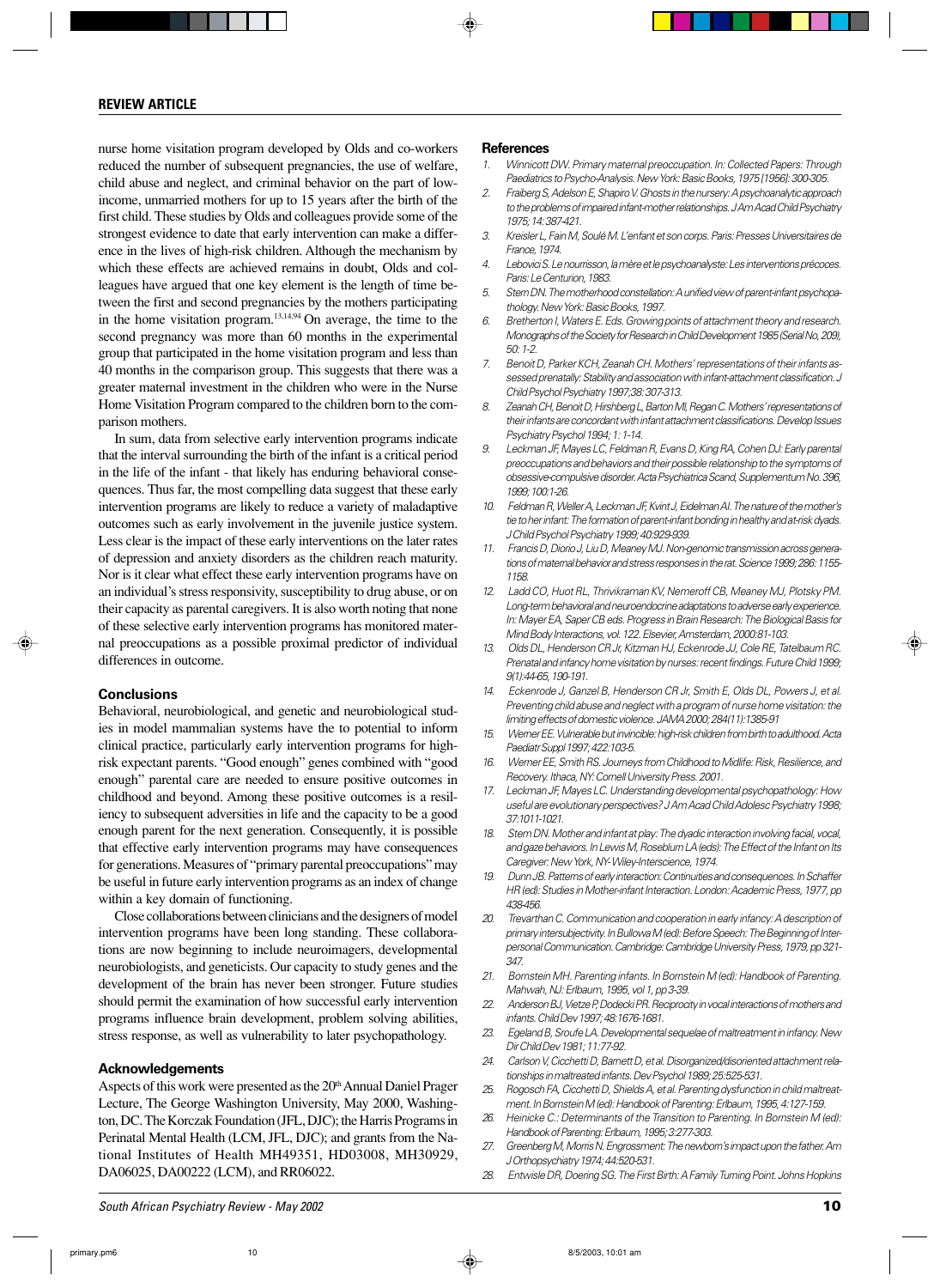University Press, 1981.

- 29. Winter SK. Fantasies at breast feeding time. Psychol Today 1970; 3:31-32.
- 30. Sichel DA, Cohen LS, Dimmock JA, Rosenbaum JF. Postpartum obsessivecompulsive disorder: A case series. J Clin Psychiatry 1993; 54:156-159.
- 31. Bretherton I. New perspectives on attachment relations: Security, communication, and internal working models. In: Osofsky JD ed. Handbook of Infant Development. New York: Wiley, 1987: 1061-1100.
- 32. Hinde RA. Biological Bases of Human Social Behavior. New York: McGraw Hill, 1974.
- 33. Stevenson-Hinde J. An ethological perspective. Psychol Inquiry 1994: 5:62-65.
- 34. Hofer MA. An evolutionary perspective on anxiety. In: Rose SP et al., eds. Anxiety as symptom and signal. Hillsdale, NJ: The Analytic Press, 1995A: 17-38.
- 35. Pryce CR. Determinants of motherhood in human and nonhuman primates. In: Pryce CR et al., eds. Motherhood in human and nonhuman primates: Biological and social determinants. Basel: Karger, 1995: 1-15.
- 36. Corsini CA, Viazzo P. The Decline of Infant and Child Mortality: The European Experience, 1750-1990 The Hague: Kluwer Law International, 1997.
- 37. Clutton-Brock TH. The evolution of parental care. Princeton, New Jersey: Princeton University Press, 1991.
- 38. Fleming AS, Steiner M, Corter C. Cortisol, hedonics, and maternal responsiveness in human mothers. Horm Behav 1997; 32(2):85-98.
- 39. Numan M. Maternal behavior. In: Knobil E, Neill JF eds. The Physiology of Reproduction. New York, Raven Press, 1994:221-301
- 40. Numan M, Sheehan TP. Neuroanatomical circuitry for mammalian maternal behavior. Ann NY Acad Sci.1997; 807: 101-125.
- 41. Leckman JF, Herman A: Maternal behavior and developmental psychopathology, submitted.
- 42. Bridges RS, Numan M, Ronsheim PM, Mann PE, Lupini CE. Central prolactin infusions stimulate maternal behavior in steroid-treated, nulliparous female rats. PNAS USA 1990; 87:8003-8007.
- 43. Pedersen CA, Caldwell JD, Walker C, Ayers G, Mason GA. Oxytocin activates the postpartum onset of rat maternal behavior in the ventral tegmental and medial preoptic areas. Behav Neurosci 1994; 108:1163-71.
- 44. Numan M, Rosenblatt JS, Kiminsaruk BR. Medial preoptic area and onset of maternal behavior in the rat. J Comp Physiol Psychol 1997; 91: 146-164.
- 45. Sofroniew MV, Weindl A. Central nervous system distribution of vasporessin, oxytocin, and neurophysin. In: Martinex JL, Jensen RA, Messing RB, Rigter H, McGraugh JL, eds. Endogenous Peptides and Learning and Memory Processes. New York: Academic Press, 1981.
- 46. Pederson CA, Prange AJ. Induction of maternal behavior in virgin rats after intracerebroventricular administration of oxytocin. PNAS USA 1979; 76: 6661-5.
- 47. Van Leengoed E, Kerker E, Swanson HH. Inhibition of postpartum maternal behavior in the rat by injecting an oxytocin antagonist into the cerebral ventricles. J Endocrinol 1987; 112: 275-282.
- 48. Insel TR, Harbaugh CR. Lesions of the hypothalamic paraventricular nucleus disrupt the initiation of maternal behavior. Physiol Behav 1989; 45: 1033-1041.
- 49. Pedersen CA. Oxytocin control of maternal behavior: Regulation by sex steroids and offspring stimuli. Ann NY Acad Sci 1997; 807:126-145.
- 50. Sheehan TP, Cirrito J, Numan MJ, Numan M. Using c-Fos immunocyto-chemistry to identify forebrain regions that may inhibit maternal behavior in rats. Behav Neurosci 2000; 114: 337-352.
- 51. Fleming AS, Vaccarino F, Luebke C. Amygdaloid inhibition of maternal behavior in the nulliparous female rat. Physiol Behav 1980; 25: 731-743.
- 52. Koob GF, Le Moal M. Drug abuse: hedonic homeostatic dysregulation. Science 1997; 278(5335):52-58.
- 53. Hansen S, Harthon C, Wallin E, Lofberg L, Svensson K. Mesotelencephalic dopamine system and reproductive behavior in the female rat: effects of ventral tegmental 6-hydroxy-dopamine lesions on maternal and sexual responsiveness. Behav Neurosci 1991; 105:588-98.
- 54. Lopez JF, Akil H, Watson SJ. Neural circuits mediating stress. Biol Psychiatry. 1999; 46(11):1461-1471.
- 55. Swanson LW. Cerebral hemisphere regulation of motivated behavior. Brain Res 2000; 886:113-164.
- 56. Fleming AS, O'Day DH, Kraemer GW. Neurobiology of mother-infant interactions: experience and central nervous system plasticity across development and generations. Neurosci Biobehav Rev 1999;23(5):673-685.
- 57. Li LL, Keverne EB, Aparicio SA, Ishino F, Barton SC, Surani MA. Regulation of maternal behavior and offspring growth by paternally expressed Peg3. Science 1999; 284: 330-333.
- 58. Thomas SA, Matsumoto AM, Palmiter RD. Noradrenaline is essential for mouse fetal development. Nature 1995; 374: 643-646.
- 59. Thomas SA, Palmiter RD. Impaired maternal behavior in mice lacking norepinephrine and epinephrine. Cell 1997; 91: 583-592.
- 60. Pryce CR, Bettschen D, Feldon J. Comparison of the effects of early handling and early deprivation on maternal care in the rat. Dev Psychobiol 2001; 38(4):239-251.
- 61. Denenberg VH, Rosenberg KM, Paschke R, Zarrow MX. Mice reared with rat aunts: Effects on plasma corticosterone and open-field activity. Nature 1969; 221: 73-74.
- 62. Levine S. Psychosocial factors in growth and development. In L. Levi (Ed.), Society, stress and disease London: Oxford University Press, 1975:43-50.
- 63. Harlow HF. The maternal affectional system of rhesus monkeys. In Rheingold HL ed Maternal behavior in mammals. New York: John Wiley and Sons, 1963:254-281.
- 64. Suomi SJ, Ripp C. A history of motherless mothering at the University of Wisconsin Primate Laboratory. In Reite M. Caine N, eds. Child abuse: the non-human data. New York: Alan R Liss, 1983:49-78.
- 65. Suomi SJ, Delizio R, Harlow HF. Social rehabilitation of separation-induced depressive disorders in monkeys. Am J Psychiatry 1976; 133(11):1279-1285.
- 66. Liu D, Diorio J, Tannenbaum B, Caldji C, Francis D, Freedman A, Sharma S, Pearson D, Plotsky PM, Meaney MJ. Maternal care, hippocampal glucocorticoid receptors, and hypothalamic-pituitary-adrenal responses to stress. Science 1997; 277:1659-1662.
- 67. Plotsky PM, Meaney MJ. Early, postnatal experience alters hypothalamic corticotropin-releasing factor (CRF) mRNA, median eminence CRF content and stressinduced release in adult rats. Brain Res Mol Brain Res 1993; 18(3):195-200.
- 68. Liu D, Diorio J, Day JC, Francis DD, Meaney MJ. Maternal care, hippocampal synaptogenesis and cognitive development in rats. Nat Neurosci 2000; 3:799- 806.
- 69. Huot R, Smith M, Plotsky PM. Alterations of maternal-infant interaction as a result of maternal separation in Long Evans rats and its behavioral and neuroendocrine consequences. International Soc Psychoneuroendocrinology, XXVIlIth Congress, July 26-30, San Francisco, CA.
- 70. Barbazanges A, Vallee M, Mayo W, Day J, Simon H, Le Moal M, Maccari S. Early and later adoptions have different long-term effects on male rat offspring. J Neurosci 1996; 16(23):7783-7790.
- 71. Caldji C, Tannenbaum B, Sharma S, Francis D, Plotsky PM, Meaney MJ. Maternal care during infancy regulates the development of neural systems mediating the expression of fearfulness in the rat. Proc Natl Acad Sci USA 1998; 95(9):5335-5340.
- 72. Caldji C, Francis D, Sharma S, Plotsky PM, Meaney MJ. The effects of early rearing environment on the development of GABAA and central benzodiazepine receptor levels and novelty-induced fearfulness in the rat. Neuropsychopharmacol 2000; 22(3):219-229.
- 73. Francis DD, Champagne FC, Meaney MJ. Variations in maternal behavior are associated with differences in oxytocin receptor levels in the rat. J Neuroendocrinol 2000; 12: 1145-1148.
- 74. Brown GW, Bifulco A, Harris TO. Life events, vulnerability and onset of depression: some refinements. Br J Psychiatry 1987; 150:30-42.
- 75. Ambelas A. Life events and the onset of mania. Br J Psychiatry 1990; 157:450- 451.
- 76. Kendler KS, Kessler RC, Neale MC, Heath AC, Eaves LJ. The prediction of major depression in women: toward an integrated etiologic model. Am J Psychiatry 1993; 150(8):1139-1148.
- 77. Bowlby J. Attachment, 2<sup>nd</sup> ed. New York: Basic Books, 2000.
- 78. Cassidy J, Shaver PR (eds): Handbook of Attachment. New York: Guilford Press, 1999.
- 79. Sroufe LA, Carlson EA, Levy AK, Egeland B. Implications of attachment theory for developmental psychopathology. Dev Psychopathol 1999; 11(1):1-13.
- 80. Miller L, Kramer R, Warner V, Wickramaratne P, Weissman M. Intergenerational transmission of parental bonding among women. J Am Acad Child Adolesc Psychiatry 1997; 36(8):1134-1139.
- 81. Bretherton I, Munholland KA. Internal working models in attachment relations – a construct revisited. In J Cassidy, Shaver PR (eds) Handbook of attachment – Theory, research, and clinical implications, New York: The Guildford press, 1999:89-111.
- 82. Anisfeld E, Casper V, Nozyce M, Cunningham N. Does infant carrying promote attachment? An experimental study of the effects of increased physical contact on the development of attachment. Child Dev 1990; 61(5):1617-27.
- 83. Lieberman AF, Weston DR, Pawl JH. Preventive intervention and outcome with anxiously attached dyads. Child Dev 1991; 62(1):199-209.
- 84. Jacobson SW, Frye KF. Effect of maternal social support on attachment: experimental evidence.Child Dev 1991; 62(3):572-582.
- 85. van den Boom DC. Do first-year intervention effects endure? Follow-up during toddlerhood of a sample of Dutch irritable infants. Child Dev 1995; 66(6):1798- 816.
- 86. Juffer F, Hoksbergen RA, Riksen-Walraven JM, Kohnstamm GA. Early intervention in adoptive families: supporting maternal sensitive responsiveness,